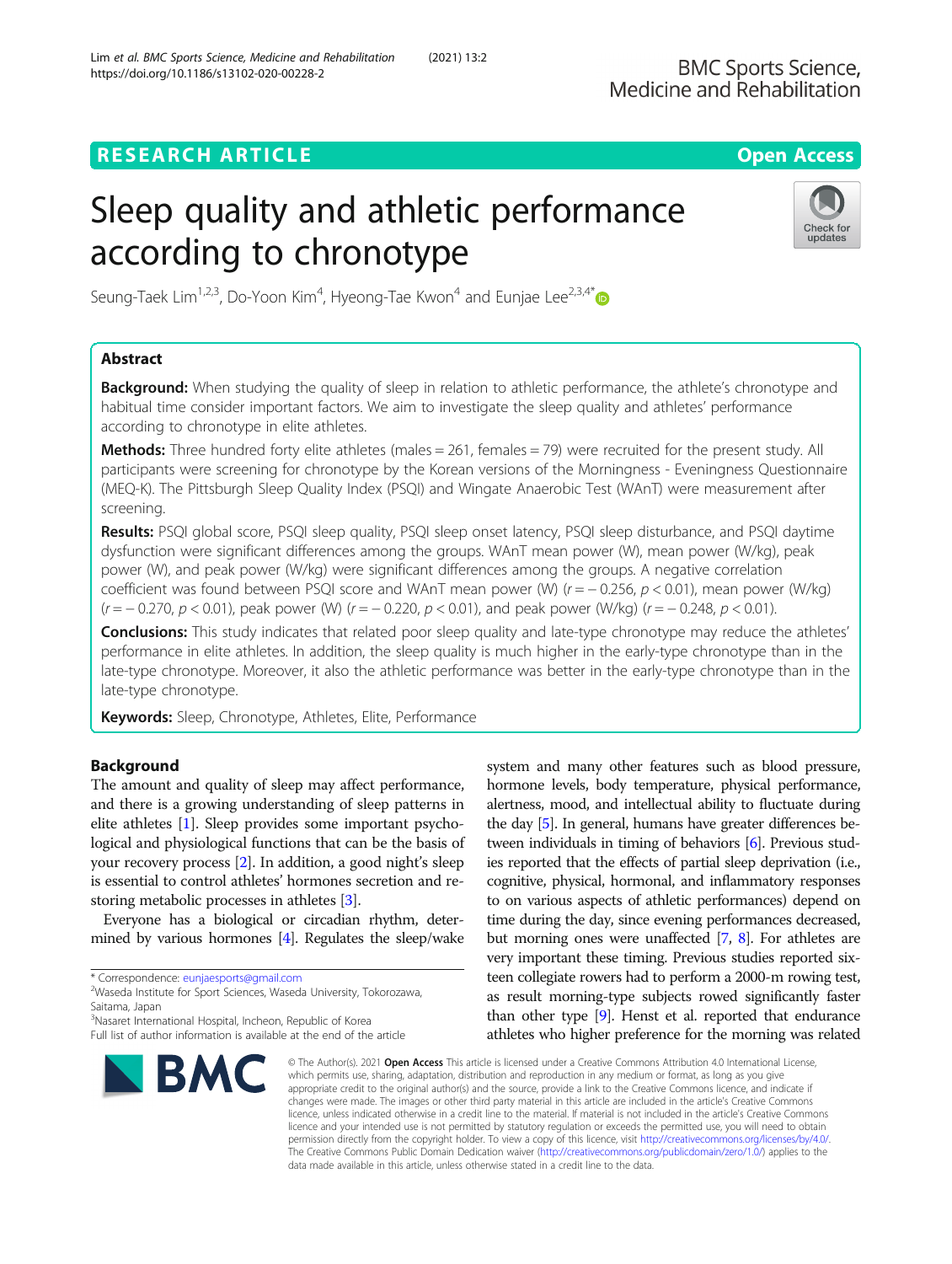to the better individual best half marathon and the current marathon performance [\[10\]](#page-6-0). In additional, evening-type swimmers averaged 6% slower in the morning than evenings and had 50% higher α-amylase levels in the morning, morning-types required 5–7 times more effort in the evening test to achieve the same performance results as the morning test [[11](#page-6-0)]. Humans are known to follow a circadian rhythm that peak performance occurs early in the evening and deteriorates in the afternoon  $[12]$  $[12]$  $[12]$ . When studying the quality of sleep in relation to athletic performance, the athlete's chronotype and habitual time consider important factors [\[13\]](#page-6-0).

All most athlete such as soccer, sprint, soccer, baseball, lacrosse, gymnastics, etc., can perform wingate anaerobic test (WAnT) and compare within athlete from "bad" to "excellent" for performance [[14](#page-6-0)]. The standard 30-s WAnT's 5-s and 30-s power output measurements are design to examine the first two of these energy reserves [[15\]](#page-6-0). In typically, immediate results such as peak power (PP), which is the highest running in watts; mean power (MP) as the average power of the entire test in watts; power drop (PD) reduces power from beginning to end [[16\]](#page-6-0). High post-exercise heart rate and high lactate concentration after the 30-s WAnT indicate superiority in glycosylation metabolism, thus indicating more value in the anaerobic capacity evaluation [[17\]](#page-6-0). The system responsible for energy production is an anaerobic glycolysis and might be maintain for the rest of the total effort [[18\]](#page-6-0). The WAnT is the most widely used test for evaluating the ability of human muscles to generate power in anaerobic energy systems [\[19](#page-6-0)], and it has been used in sports science research for over 30 years [\[20](#page-6-0)].

However, there are lacking published relate sleep quality and athletes' performance with chronotype in elite athletes. Because of homogeneous patterns of chronotypes, difference in time to training each athletes, and so on which are many reasons. It has effects on the sleep quality and performance according to the athletes' circadian rhythms, and is a very important consideration in the preparation of training schedules. Sleep quality is an individual's subjective experience of sleep typically focusing on problem onset latency, sleep duration, efficiency, disturbance. Therefore, we classified the circadian rhythms using a chronotype questionnaire, and aimed to investigate the sleep quality and the athletes' performance according to the chronotype classification. It tries to provide elite athletes with basic data on their training schedules and their own chronotypes. In this study, we hypothesized that sleep quality differs according to chronotypes and that there will be differences in athletes' performance.

# **Methods**

# Participants

Three hundred forty elite athletes (males = 261, females = 79) were recruited for the present study. Athletes from basketball ( $n = 12$ ), rugby ( $n = 22$ ), wrestling  $(n = 5)$ , boxing  $(n = 1)$ , short track  $(n = 5)$ , swimming  $(n = 14)$ , squash  $(n = 8)$ , baseball  $(n = 103)$ , weight lifting  $(n = 3)$ , judo  $(n = 6)$ , soft tennis  $(n = 11)$ , rowing  $(n = 34)$ , canoe  $(n = 9)$ , tennis  $(n = 1)$ , fencing  $(n = 6)$ , field hockey  $(n = 33)$ , and handball  $(n = 67)$  were recruited. All participants were screened for chronotype using the Korean versions of the Morningness - Eveningness Questionnaire (MEQ-K) by Horne and Ostberg [\[21\]](#page-6-0): no definitely morning type (DM), thirteen moderately morning type  $(MM)$  (males = 11, females = 2), one hundred sixty-nine neither type (NT) (males = 136, females = 28), one hundred eleven moderately evening type (ME) (males = 75, females = 33), and sixty-one definitely evening type (DE)  $(males = 39, females = 16)$ . There were no significant differences in age, height, weight, BMI and careers.

All subjects who agreed to participate in the study described the study to fully understand its purpose and the methods used in the ethical standards of the Declaration of Helsinki. In addition, all subjects signed an informed consent form prior to participation. This study was approved by Kangwon National University Review Board for Human Subjects (KWNUIRB-2020-03-007-002).

The characteristics of the participants are shown in Table [1,](#page-2-0) and frequency distribution of athletes' chronotype according to sports are shown in Fig. [1.](#page-2-0)

# Procedures

All participants conducted a measure of MEQ-K for screening chronotypes. In addition, PSQI and WAnT were measured. During the first visit to the laboratory, participants completed the informed consent form and measurement of MEQ-K for chronotypes. As a result of the chronotype, each participant's time zone (DM for 0800 to 1000, MM for 0900 to 1100, NT for 1100 to 1300, ME for 1500 to 1700, and DM for 1700 to 1900) was designated for the best athletic performance and made a second visit. The time zone was set based on the MEQ-K questionnaire [[21](#page-6-0)], participants asked to choose the time they could do the best performance. At the second visit, the height and weight for the WAnT test were measure, and the PSQI questionnaire was conduct. After that, each participant completed a self-selected stretching exercise and a fiveminute cycle on the ergometer without applying a time limit for the WAnT. At the end of warm-up, all participants conducted WAnT experiment.

# Morningness - Eveningness questionnaire (MEQ)

The Korean Morningness - Eveningness Questionnaire (MEQ-K) from Horne and Ostberg used to assess the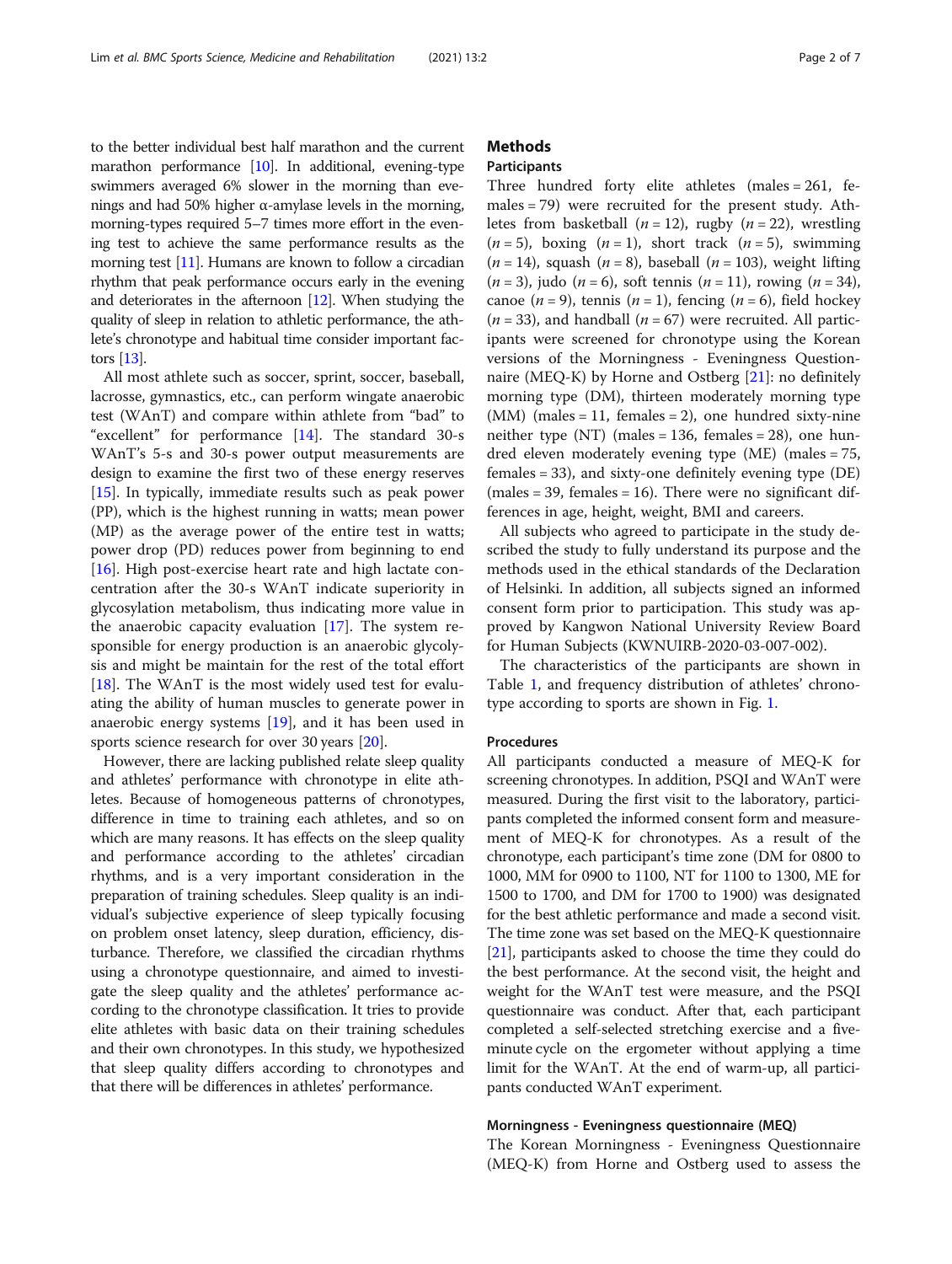| Variable        | MM $(n = 13)$  | NT $(n = 164)$ | ME $(n = 108)$                                                                                                                                                                                                                            | $DE (n = 55)$  | Total $(n = 340)$ |
|-----------------|----------------|----------------|-------------------------------------------------------------------------------------------------------------------------------------------------------------------------------------------------------------------------------------------|----------------|-------------------|
| Age (years)     | $15.92 + 1.50$ | $16.79 + 3.43$ | $18.03 + 3.93$                                                                                                                                                                                                                            | $19.13 + 4.30$ | $17.55 + 3.81$    |
| Height (cm)     | $174.5 + 8.93$ | $172.9 + 7.63$ | $172.6 + 8.16$                                                                                                                                                                                                                            | $173.6 + 8.24$ | $173.0 + 7.89$    |
| Weight (kg)     | $75.35 + 13.0$ | $73.67 + 15.1$ | $72.10 + 14.1$                                                                                                                                                                                                                            | $73.46 + 19.9$ | $73.19 + 15.0$    |
| BMI ( $kg/m2$ ) | $24.55 + 2.50$ | $74.49 + 4.00$ | $74.04 + 3.48$                                                                                                                                                                                                                            | $74.09 + 4.52$ | $74.31 + 3.80$    |
| Career (years)  | $6.46 + 2.70$  | $6.09 + 3.40$  | $6.76 + 4.28$                                                                                                                                                                                                                             | $6.70 + 4.71$  | $6.42 \pm 3.92$   |
|                 |                |                | $\mathcal{L}(M)$ . The state $\mathcal{L}(M)$ is the state of the state of the state of the state of the state of the state of the state of the state of the state of the state of the state of the state of the state of the state of th |                |                   |

<span id="page-2-0"></span>Table 1 The characteristic of the participants

MM moderately morning type, NT neither type, ME Moderately evening type, DE definitely evening type, BMI body mass index

circadian typology of each subject [[21](#page-6-0)]. MEQ has 19 items related to preferred time to participate in habitual physical and mental activities. MEQ scores range from 16 to 86, from extreme morning type to extreme evening type. The standard scores of the MEQ proposed by Horne and Ostberg were used to categorize the subjects as definitely morning type (DM; 70–86 score), moderately morning type (MM; 59–69 score), neither type (NT; 42–58 score), moderately evening type (ME; 31–41 score), and definitely evening type (DE; 16–30 score) [[21\]](#page-6-0). Cronbach's alpha for the MEQ-K was 0.77, and the correlation coefficient between the MEQ-K scores for verifying the test-retest reliability was 0.898.

# Pittsburgh sleep quality index questionnaire

The Pittsburgh Sleep Quality Index (PSQI) is a selfreport questionnaire that evaluates sleep quality and quantity. The PSQI self-report questionnaire comprises of 19 items, yielding 7 component scores: (1) subjective sleep quality, (2) sleep latency, (3) duration, (4) habitual sleep efficiency, (5) sleep disturbances, (6) use of sleeping medication, and (7) daytime dysfunction. Each component is grade on a 0–3 severity scale based on the frequency of each disturbance and yields a global score

with a range of  $0-21$  [[22](#page-6-0)]. A PSQI global score of 5 or greater indicates a clinically significant sleep disorder who further screening is needed. Moreover, PSQI alone does not provide a reliable diagnosis [[23\]](#page-6-0).

# Wingate anaerobic test (WAnT)

WAnT was used following experiments performed by Kikuchi et al. [[24\]](#page-6-0). The WAnT was performed on a cycle ergometer (Monark 824 E, Monark, Sweden) equipped a photoelectric sensor for recording 1.0 kg resistance basket and flywheel revolutions. Data for each 30-s WAnT were collected using POWER software (SMI, St Cloud, MN) and IBM-compatible microcomputer.

Each participant completed a self-selected stretching exercise and a five-minute cycle at the ergometer without applying a time limit. At the end of 1 min of warmup, each participant performed an "all-out" sprint for 4 to 5 s to simulate the actual test.

Before starting of the WAnT, the resistance for each participant was calculate using a body weight of kilograms multiplied by male 7.5% and female 5%, and the determined amount was placed in the basket. At the start of the test, the assistant lifted the

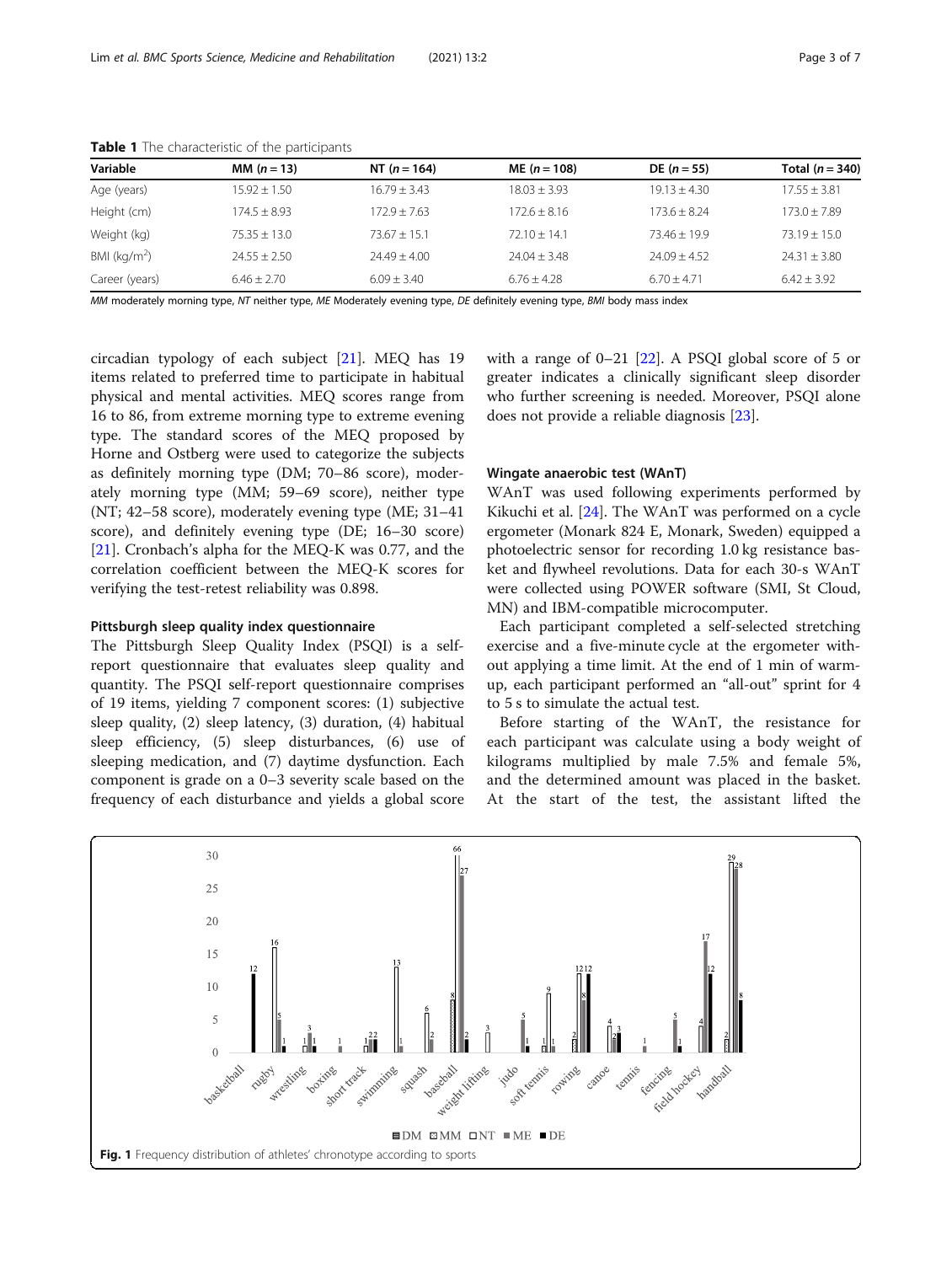<span id="page-3-0"></span>resistance basket and no resistance was applied to the flywheel, and each participant was instructed to begin pedal to reach the maximum rpm at the end of the 5 s countdown. The resistance basket was release, and data collection began, subsequently ending after 30 s. After 30 s WAnT, participants were instructed to pedal against light resistance (1.0 kg) until they returned to their pre-test condition.

# Statistical analysis

The SPSS statistical package version 25.0 for Windows (SPSS, Inc., Chicago, IL, USA) was used to perform all statistical evaluations. Means and standard deviations were computed for all variables, and normality was checked with the Shapiro Wilk test. Non-normal data were converted using square root or logarithmic transformations which achieved normality for all variables. Sleep state and wingate anaerobic power by chronotype were verified through a one-way analysis of variance (ANOVA). The relationships among variables were analyzed using Pearson's correlation coefficients. Post-hoc analysis (Bonferroni test) was used to compare specific differences when significance was found. Statistical significance was accepted at the 0.05 level.

# Results

# Sleep state according to chronotype

The sleep state according to chronotype is present in Table 2. One-way ANOVA showed that PSQI global score  $(p < 0.001)$ , PSQI sleep quality  $(p < 0.001)$ , PSQI sleep onset latency  $(p < 0.001)$ , PSQI sleep disturbance

| Table 2 Sleep state according to chronotype |  |  |
|---------------------------------------------|--|--|
|---------------------------------------------|--|--|

 $(p = 0.002)$ , and PSQI daytime dysfunction  $(p = 0.005)$ were significantly difference in among the groups. However, no significant difference in PSQI sleep duration, PSQI sleep efficiency, and PSQI use of medications. Post-hoc analysis using Bonferroni test indicated that PSQI global score, PSQI sleep quality, and PSQI sleep onset latency in MM group were significantly lower than DE group.

# Wingate anaerobic power according to chronotype

The wingate anaerobic power according to chronotype is present in Table [3.](#page-4-0) One-way ANOVA showed that power drop (%) ( $p < 0.001$ ), mean power (W) ( $p < 0.001$ ), mean power (W/kg) ( $p < 0.001$ ), peak power (W) ( $p < 0.001$ ) and peak power (W/kg)  $(p < 0.001)$  were significantly difference in among the groups. Post-hoc analysis using Bonferroni test indicated that power drop (%), mean power (W), mean power (W/kg), and peak power (W/kg) in MM group were significantly higher than DE group.

# Correlations coefficients between the PSQI score and Wingate anaerobic power

Table [4](#page-4-0) shown that the correlation coefficients of the PSQI score and wingate anaerobic power. A negative correlation coefficients was found between PSQI score and mean power (W), mean power (W/kg), peak power (W), and peak power (W/kg) ( $p < 0.01$ ;  $p < 0.01$ ;  $p < 0.01$ ;  $p < 0.01$ , respectively).

# **Discussion**

In the current study, we examined the sleep quality and athletes performance according to chronotype in elite

| Variable                         | Groups                         |                              |                 |                 |         |  |
|----------------------------------|--------------------------------|------------------------------|-----------------|-----------------|---------|--|
|                                  | MM $(n = 13)$                  | NT $(n = 164)$               | $ME (n = 108)$  | $DE (n = 55)$   | p-value |  |
| PSQI<br>global score             | $2.46 \pm 2.26$ <sup>a</sup>   | $3.14 \pm 2.00^{c,d}$        | $4.09 \pm 2.15$ | $5.05 \pm 3.23$ | < 0.001 |  |
| PSQI<br>sleep quality            | $0.62 \pm 0.51$ <sup>a</sup>   | $0.83 \pm 0.59^{c,d}$        | $1.06 \pm 0.58$ | $1.21 \pm 0.61$ | < 0.001 |  |
| PSQI<br>sleep onset latency      | $0.15 \pm 0.38$ <sup>a,b</sup> | $0.62 \pm 0.71^{\text{c,d}}$ | $0.97 \pm 0.87$ | $1.16 \pm 1.08$ | < 0.001 |  |
| PSQI<br>sleep duration           | $0.23 \pm 0.83$                | $0.30 \pm 0.70$              | $0.41 \pm 0.76$ | $0.48 \pm 0.94$ | 0.376   |  |
| PSQI<br>sleep efficiency         | $0.31 \pm 0.85$                | $0.16 \pm 0.57$              | $0.16 \pm 0.48$ | $0.34 \pm 0.87$ | 0.187   |  |
| <b>PSOI</b><br>sleep disturbance | $0.77 \pm 0.44$                | $0.85 \pm 0.57$ <sup>d</sup> | $1.01 \pm 0.50$ | $1.13 \pm 0.62$ | 0.002   |  |
| PSOI<br>use of medications       | $0.15 \pm 0.55$                | $0.05 \pm 0.33$              | $0.02 \pm 0.13$ | $0.08 \pm 0.38$ | 0.337   |  |
| PSQI<br>daytime dysfunction      | $0.23 \pm 0.60$                | $0.33 \pm 0.55^{\circ}$      | $0.46 \pm 0.66$ | $0.64 \pm 0.68$ | 0.005   |  |

PSQI Pittsburgh Sleep Quality Index, MM moderately morning type, NT neither type, ME Moderately evening type, DE definitely evening type, BMI body mass index

<sup>a</sup>MM vs DE; <sup>b</sup>MM vs ME; <sup>c</sup>NT vs ME; <sup>d</sup>NT vs DE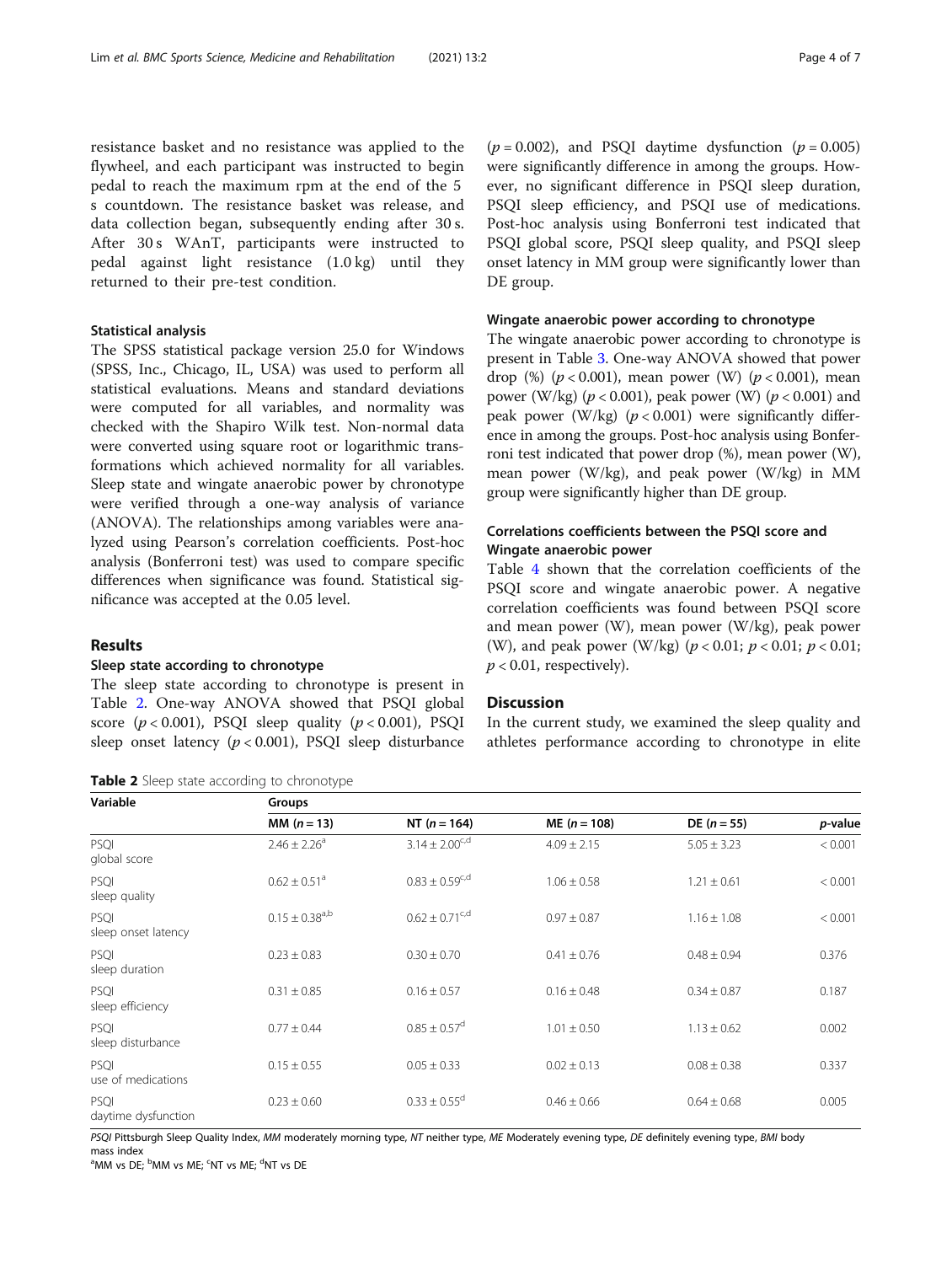| Variable          | <b>Groups</b>              |                          |                    |                   |                 |  |
|-------------------|----------------------------|--------------------------|--------------------|-------------------|-----------------|--|
|                   | <b>MM</b> $(n = 13)$       | NT $(n = 164)$           | $ME (n = 108)$     | $DE (n = 55)$     | <i>p</i> -value |  |
| Power drop (%)    | $30.42 \pm 11.22^a$        | $31.71 \pm 9.02^{\circ}$ | $32.89 \pm 8.62^e$ | $37.71 \pm 5.12$  | < 0.001         |  |
| Mean power (W)    | $570.7 + 153.7^{\circ}$    | $526.3 + 136.8^{c,d}$    | $477.3 + 135.0$    | $454.8 + 103.0$   | < 0.001         |  |
| Mean power (W/kg) | $7.30 + 1.38$ <sup>a</sup> | $691 + 112^{c,d}$        | $6.47 + 1.13$      | $6.10 + 0.75$     | < 0.001         |  |
| Peak power (W)    | $703.2 \pm 177.0$          | $655.6 \pm 171.1$        | $612.2 \pm 158.5$  | $603.5 \pm 151.4$ | < 0.001         |  |
| Peak power (W/kg) | $9.04 + 1.75$ <sup>a</sup> | $8.76 + 1.23^{c,d}$      | $8.28 + 1.25$      | $8.03 + 1.04$     | < 0.001         |  |

<span id="page-4-0"></span>Table 3 Wingate anaerobic power according to chronotype

MM moderately morning type, NT neither type, ME Moderately evening type, DE definitely evening type, BMI body mass index

MM vs DE; <sup>b</sup>MM vs ME; <sup>c</sup>NT vs ME; <sup>d</sup>NT vs DE; <sup>e</sup>ME vs DE

athletes. The main finding of the study that PSQI global score, PSQI sleep quality, PSQI sleep onset latency, PSQI sleep disturbance, and PSQI daytime dysfunction were significantly difference in chronotype. Also, WAnT various (power drop, mean power and peak power) were definitely significantly difference in chronotype. In addition, a negative correlation found between PSQI score and WAnT.

Sleep is an important factor in improving athletic performance. Human ability to cope with physiological and psychological stressors is important for the results of athletic performance [[25](#page-6-0)]. It is affect by several factors, including natural fluctuations in physiological and behavioral processes (for example, sleep-wake cycle, body temperature, hormonal regulation) for 24 h' period [\[26](#page-6-0)]. As a result, poor sleep quality and delay circadian sleep phase of athletes from adolescence to adulthood, suggests that the decreased athletic performance substantial [[27\]](#page-6-0). In this study found that PSQI global score, sleep quality, and sleep onset latency were better in MM more than late other type (NT, ME, and DE) (Table [2](#page-3-0)). Moreover, a negative correlation between PSQI score and WAnT (Table 4). Previous studies, the prolonged period of sleep deprivation is associated with increased sympathetic, decreased parasympathetic cardiovascular control, and spontaneous discomfort sensitivity in healthy adults [[28\]](#page-6-0). Oda and Shirakawa reported that a delayed onset of sleep, significant physiological excitement of sleep time due to increased heart rate, results indicate that they may causes a large physiological excitement during

Table 4 Correlations coefficients between the PSQI score and wingate anaerobic power

| Variable                         | <b>PSQI</b>            | MP(W)                 | $MP (W/kg)$ PP $(W)$ PP $(W/kg)$ |                      |  |
|----------------------------------|------------------------|-----------------------|----------------------------------|----------------------|--|
| PSQI                             |                        |                       |                                  |                      |  |
| MP(W)                            | $-0.256$ **            |                       |                                  |                      |  |
| MP (W/kg) $-0.270$ <sup>**</sup> |                        | $0.804$ <sup>**</sup> |                                  |                      |  |
| PP (W)                           | $-0.220$ <sup>**</sup> | $0.949**$             | $0.693$ <sup>**</sup>            |                      |  |
| PP (W/kg)                        | $-0.248$ ** $0.770$ ** |                       | $0.894$ <sup>**</sup>            | $0.791$ <sup>2</sup> |  |

PSQI Pittsburgh Sleep Quality Index, MP mean power, PP peak power \*\*:  $p < .01$ 

sleep time and interfere with the onset of sleep [\[29](#page-6-0)]. This further supports the findings of Hausswirth et al. the decrease in sleep time can be cause by a decrease in efficiency, mainly due to the difficulty of staying stationary during sleep  $[30]$  $[30]$ . In additional, improved specific measures of basketball performance after extended sleep may help optimal sleep to reach peak athletic performance  $[31]$  $[31]$ . We observed negative correlation between poor sleep quality and athletic performance. The PSQI questionnaire used in the sleep quality test is widely used by athletes. PSQI questionnaire is easy to use in the field and are shown largely in the verification of the difference (effect size, 0.36) between athletes and nonathletes, and are useful for examining the quality of sleep for athletes [[32](#page-6-0)].

However, PSQI questionnaires are subjective, so it is difficult to know the exact sleep quality. It is necessary to examine the sleep quality through objective and scientific methods such as polysomnography (PSG), activity monitoring, and consumer sleep technology [[33\]](#page-6-0). The standard of the quality evaluation of sleep is known as the PSG. However, full PSG is difficult to use as a measurement method is difficult and expensive equipment, but it is widely used in sports fields due to the development of a portable and easy to measure PSG device [\[34](#page-6-0)]. Moreover, the specificity of training and competition schedules differs from each athlete, it should be evaluated through an activity monitors (actigraphy) [[35\]](#page-6-0).

Chronotype is an individual difference that reflects the time that an individual is "does his or her best" [\[36](#page-6-0)]. Reilly and Waterhouse describe that performance changes are simultaneously affected by other multifactorial systems, such as external (exogenous), internal (endogenous), and psychobiological (lifestyle) mechanisms [[37\]](#page-6-0). We classified athletes according to chronotype by MEQ-K, based on the fact that athletes' performance is affecte by individual time differences. Found that power drop (%), mean power (W), mean power (W/kg), peak power (W) and peak power (W/kg) were significantly highest in MM more than late other type (NT, ME, and DE) (Table 3). Cortisol, considered an indicator of psychophysiological stress and associated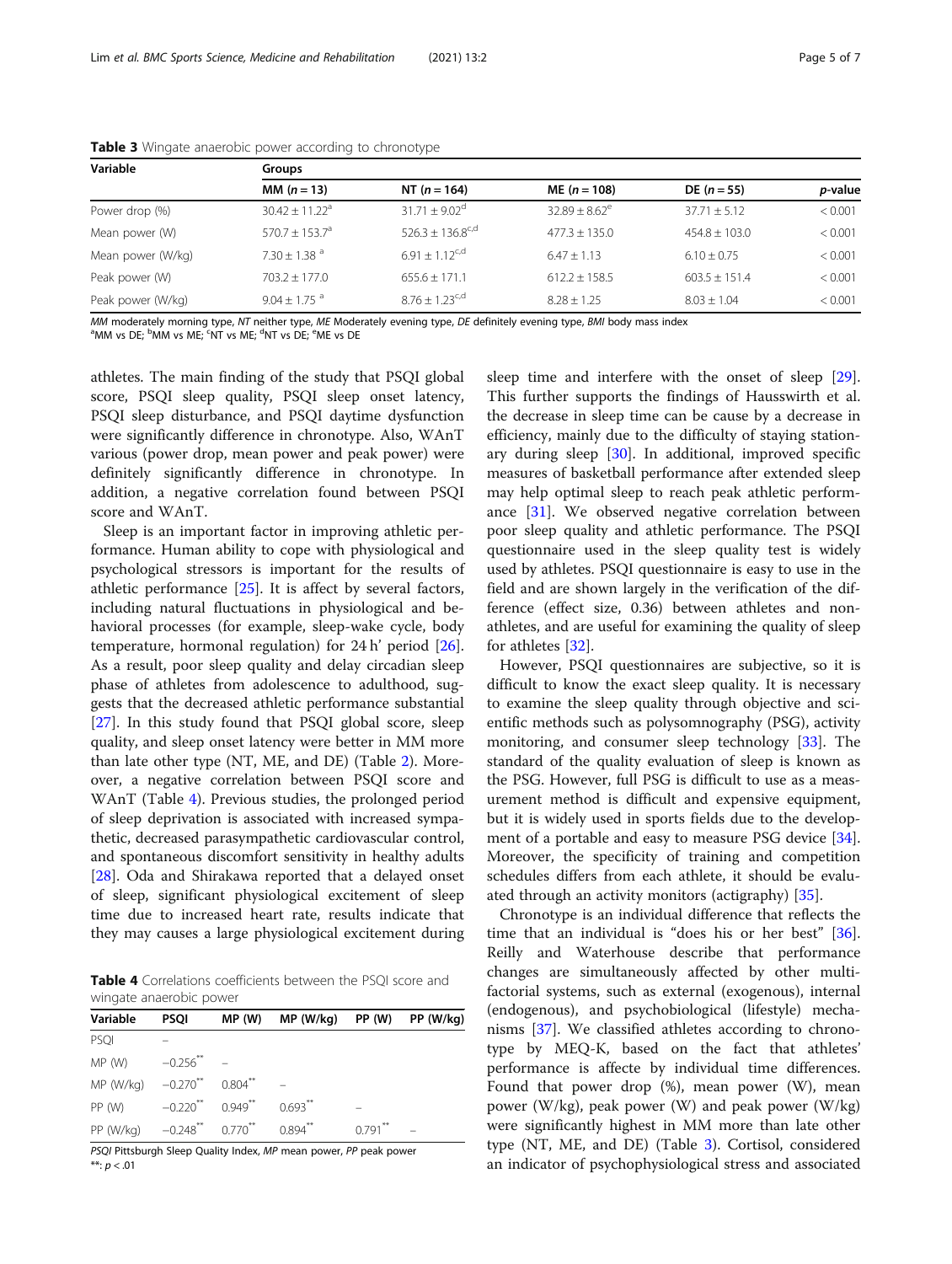<span id="page-5-0"></span>with poor sports performance, shows the peak of early morning under normal conditions [\[38](#page-6-0)]. Also, suggested that evening-types more time needed to prepare for physical activities or training after waking up rather than in the morning [[39](#page-6-0)]. In other reason that evening-type may have a shorter sleep time during daily activity than other chronotypes [\[40](#page-6-0)]. This may further delay the circadian rhythm since the evening-type is reluctant to advance bedtime [\[41](#page-6-0)]. Results from previous studies and this study showed significant differences in athletes' performance according to the chronotype. The significant difference between the morning type and the evening type of chronotype is sleep onset latency (Table [2\)](#page-3-0). Alexandru et al. reported that strong relationship between sleep-wake patterns dysfunctions and sleep onset latency increase [\[42](#page-6-0)]. Eventually, an increase in sleep onset latency adversely affects sleep quality.

Training and competition schedules may affect athletes differently. It is participating in a sport that matches athletes' chronotype is more likely to exhibit optimal performance than an athlete who participates in a sport that is opposite to his or her chronotype  $[6]$  $[6]$  $[6]$ . An athlete' chronotype could enhance the competitive, understanding their own individual chronotype tendencies might allow athletes to arrange training schedules. In this study, the morning type showed higher sleep quality than the evening type, so the evening type athletes are recommended to improve their sleep quality and change to morning type life.

The present study has some limitations and points to suggestions for further research. We did not control such factors as their normal lifestyle, training schedule, and smoking. We assumed that because the subject has normally rhythm for athletes. Moreover, we also recommend that all participants avoid drastic changes in their lifestyle for about 1–2 weeks prior to the questionnaire. Another limitation is that did not distinguish between male and female. Further research on gender is needed. Moreover, chronotype is classified into 5 types. However, there was no definitely morning type among the participants in this study. In future studies, it is necessary to investigate the relationship between sleep quality and performance in all types of chronotype.

# Conclusion

In conclusion, this study indicates that related poor sleep quality and late-type of chronotype may reduce the athletes' performance in elite athletes. In addition, the sleep quality is much better in the early-type chronotype than in the late-type chronotype. Moreover, it also the athletic performance was better in the early-type chronotype than in the late-type chronotype. Athletes know their chronotype and, if possible arrange a training schedule at that time will be effective in improving performance.

To this end, athletes must be encouraged to have a regular lifestyle, especially at the time when their sports events opening mainly. Moreover, in future studies, it is necessary to find out how the intervention studies affect athletes' performance and sleep quality according to chronotypes.

# Abbreviations

ANOVA: Analysis of variance; BMI: Body mass index; DE: Definitely evening type; DM: Definitely morning type; MEQ-K: Korean versions of the morningness - eveningness questionnaire; MP: Mean power; ME: Moderately evening type; MM: Moderately morning type; MEQ: Morningness eveningness questionnaire; NT: Neither type; PP: Peak power; PD: Power drop; SPSS: Statistical package for the social sciences; PSQI: The pittsburgh sleep quality index; WAnT: Wingate anaerobic test

### Acknowledgments

This work was supported by the 'Center for Sport Science' of Korea Sports Promotion Foundation. We thank all the study participants and staff for their assistance.

# Authors' contributions

STL and EL contributed to conception and design of the study. DYK and STL implemented the measurements and training sessions. HTK and EL analysed the participant data. All authors interpreted and discussed the results. All authors drafted parts of the manuscript. All authors read and approved the final manuscript.

#### Funding

Not Applicable.

### Availability of data and materials

Full data for this research is available through the corresponding author upon request.

# Ethics approval and consent to participate

The study was approved by Kangwon National University Institutional Review Board (KWNUIRB-2020-03-007-002), and conducted in agreement with the Declaration of Helsinki. In advance of their participation, all of the participants were fully informed about the purpose and experimental procedures of the study. Informed consent was obtained prior written from each participant. The participants were informed that all data collected would be processed anonymously.

#### Consent for publication

Not applicable.

#### Competing interests

The authors declare that they have no competing interests.

#### Author details

<sup>1</sup>Institute of Sport Science, Kangwon National University, Chuncheon, Gangwon-do, Republic of Korea. <sup>2</sup>Waseda Institute for Sport Sciences, Waseda University, Tokorozawa, Saitama, Japan. <sup>3</sup>Nasaret International Hospital, Incheon, Republic of Korea. <sup>4</sup>Center for Sport Science in Incheon 1F, Incheon Munhak Stadium, 618 Maesohol-ro, Michuhol-gu, Incheon, Republic of Korea 22234.

# Received: 28 July 2020 Accepted: 17 December 2020 Published online: 07 January 2021

# References

- 1. Gupta L, Morgan K, Gilchrist S. Does Elite Sport Degrade Sleep Quality? A Systematic Review. Sports Med. 2017;47:1317–33.
- 2. Nédélec M, Halson S, Delecroix B, Abaidia AE, Ahmaidi S, Dupont G. Sleep hygiene and recovery strategies in elite soccer players. Sports Med. 2015;45: 1547–59.
- 3. Driver HS, Taylor SR. Exercise and sleep. Sleep Med Rev. 2000;4:387–402.